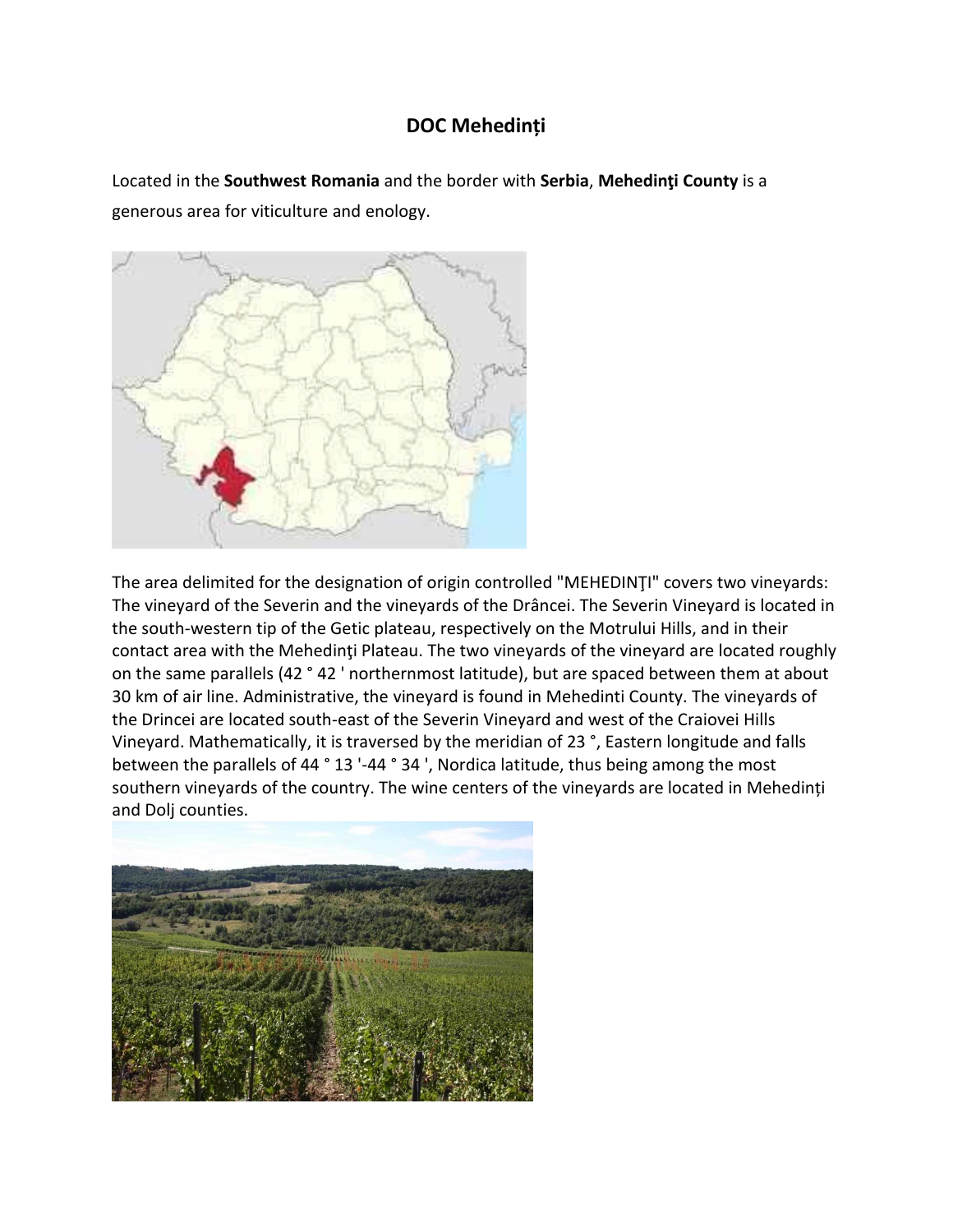The lithology belongs entirely to the land in the case of the vineyards of the Drâncei. In the higher, Piedmont area, it consists of fluvio-deltaic deposits of gravel and lower Pleistocene sands, followed to the surface of the succession of pebbles, Sands, Lutes and medium and Superior Pleistocene loess. In the case of the vineyard of Severin, the lithology is represented by a complex of Marne, clones and sand pliers, over which overlap, to the south, to the Danube, a succession of pedestrians, sands and deposits loess Superior Pleistocene. For both centers are common sand-gravel allusions from the shore of rivers. The dominant soil types in the case of the wine vineyards are brown-reddish soils and leachate chernozems, both of which are advantaged by medium, locally coarse texture, or clay texture. The physical and chemical characteristics of these soils are among the most favorable for the vine culture.

The background soils in the area of the Viilor Hill in the severe depression are brown-redhead, normal or poorly-moderately eroded on the slopes, followed by brown soils or/and poorly podzolize soils, moderately-heavily eroded on the slopes and alluvial soils on the terraces of Topolniței.

The climate is moderately temperate continental, the Mediterranean shade, the consequence of the frequency of the western and south-Western air masses, without excluding the influence of the southern and Eastern European tropical air masses in the case of the vineyards of the Drâncei and temperate rivers Moderated with Western (Atlantic) and Southwest (Mediterranean-Adriatic) influences in the case of the Severin Vineyard.

The entire region is full of wineries and the vineyard hills are everywhere. The explanation lies in the excellent natural conditions that the **DOC** site benefits of:

- **temperate-continental climate with Mediterranean influences**;
- **red-brown soils of medium texture, with black earth, clay, and loam, rich in iron oxide;**
- **hot and dry summers followed by mild winters**;
- **the opportunity to plant vines on smooth slopes and plateaus with southern exposure**;

 **very good solar exposure, rich helio resources, and good atmospheric precipitations**. The wine and the vines in this area have been mentioned since ancient times. But the first official document of the area of **Mehedinţi DOC** was made in **1407** during the rule of the famous **Mircea cel Batran (in En: Mircea the Elder)** (**1397-1418**).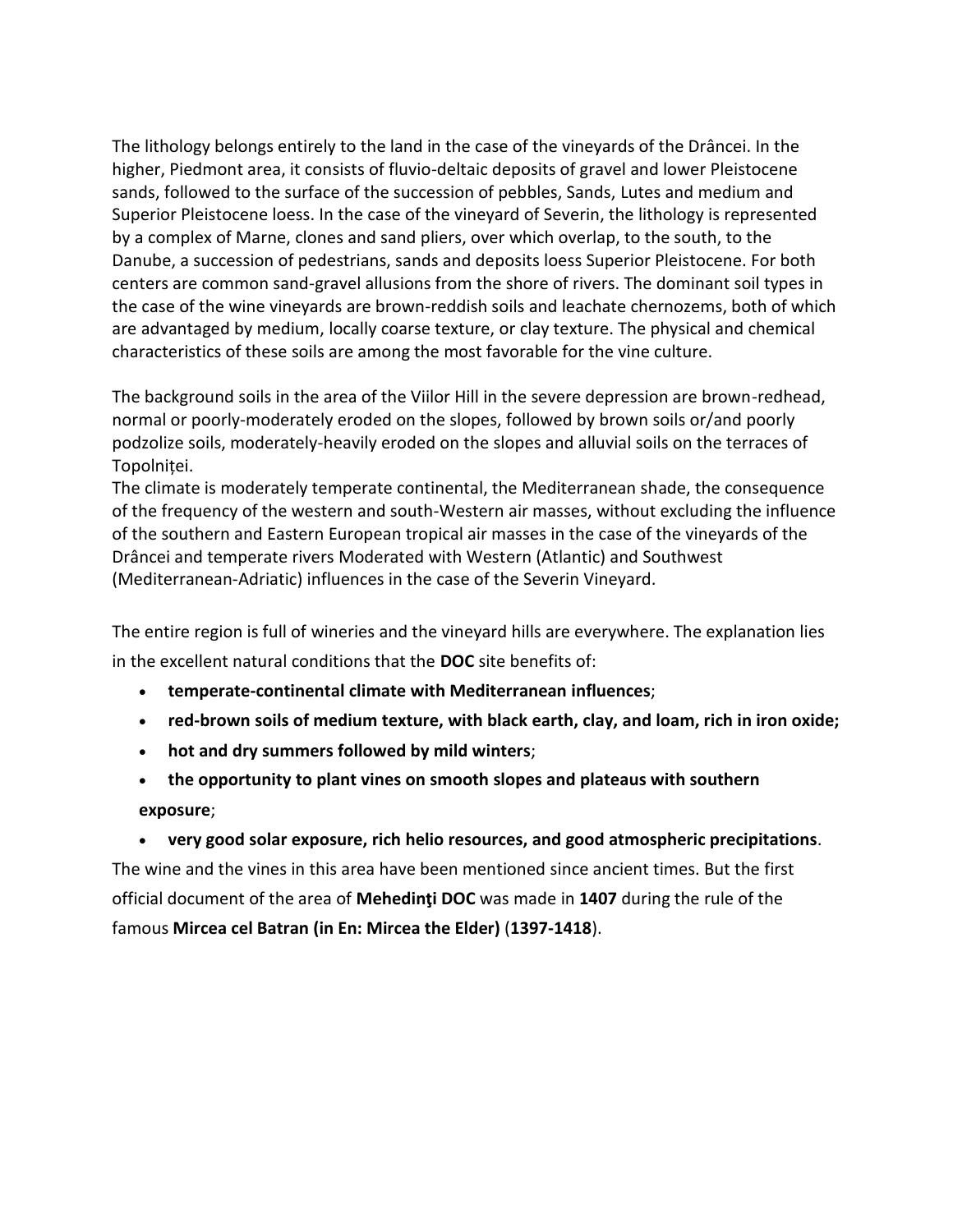

Wines obtained in this vineyard are alcoholic, cornice wines and with high content in mineral substances, due to the placement of plantations on brown-reddish soils and leachate chernetids, both of which are advantaged by the texture Medium, locally coarse, or clay texture, the physical and chemical characteristics of these soils are among the most favorable for the cultivation of vines. The background soils in the area of the Viilor Hill in the severe depression are brown-redhead, normal or poorly-moderately eroded on the slopes, followed by brown soils or/and poorly podzolize soils, moderately-heavily eroded on the slopes and alluvial soils on the terraces of Topolnitei. Most vine soils are soils rich in iron oxides, thus the red wines obtained have a bright red color and are very fine with strong personality.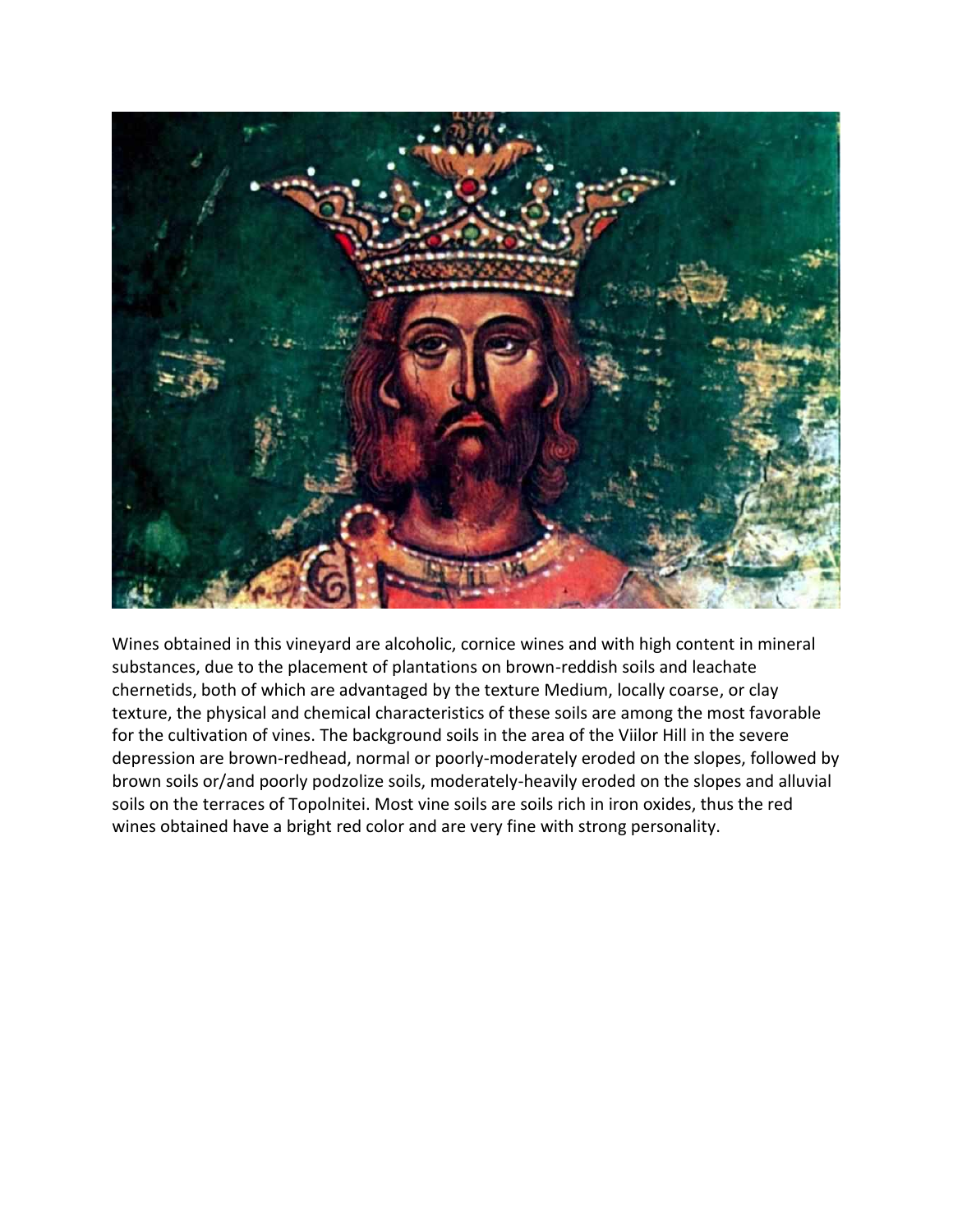

The production of grapes, depending on the use of traditional mentions, is:

For D.O.C.-C.M.D.

Maximum 10,000 kg/ha: Pinot Gris, Muscat Ottonel, Pinot Noir, Cabernet Franc, Cabernet Sauvignon

Maximum 12,000 kg/ha: Romanian Tămâioasă , Chardonnay, Sauvignon, Feteasca Albă, Italian Riesling, Fetească Regală, Viognier, Merlot, Novac, Negru de Drăgăşani, Marcelan, Syrah, Fetească Neagră.

For D.O.C.-C.T.

Maximum 9,000 kg/ha: Pinot Gris, Muscat Ottonel, Pinot Noir, Cabernet Franc, Cabernet Sauvignon.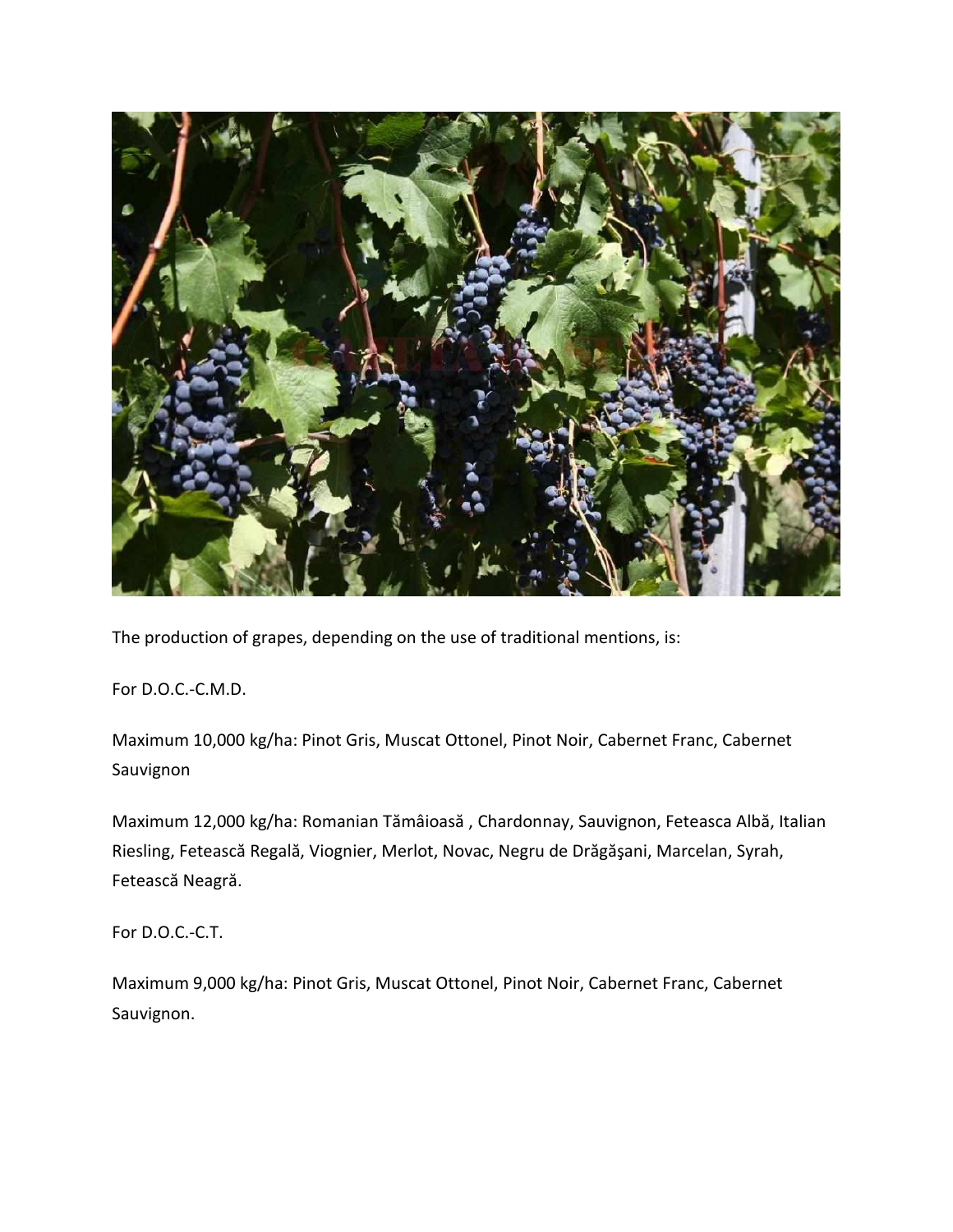Maximum 10,000 kg/ha: Romanian Tămâioasă, Chardonnay, Sauvignon, Feteasca Albă, Italian Riesling, Fetească Regală, Viognier, Merlot, Novac, Negru de Drăgăşani, Marcelan, Syrah, Feteasca Neagră.

For D.O.C.-C.I.B.

Maximum 6,000 kg/ha: Pinot Gris, Muscat Ottonel

Maximum 7,000 kg/ha: Romanian Tămâioasă, Chardonnay, Sauvignon, Feteasca Albă, Italian Riesling.

The story continued and is still maintained today, through the work of two representative wineries for the **Mehedinţi region**: **Corcova [Roy&Dâmboviceanu](https://wineinromania.com/corcova-roy-damboviceanu/)** and **[Vinarte](https://wineinromania.com/vinarte/)**.

The **Mehedinţi DOC** has the credit of being a region in constant evolution, "open" in introducing new grape varieties and winemaking styles and recognized for producing **flavorful wines with rich extract, and good ageing potential**.

**Corcova [Roy&Dâmboviceanu](https://wineinromania.com/corcova-roy-damboviceanu/)** is a winery founded by **Şerban Dâmboviceanu** and **Michel Roy** in **2005.** With a planted area area of **60 hectares**, the plantation from **[Corcova](https://wineinromania.com/corcova-roy-damboviceanu/)** includes French varieties such as **Sauvignon Blanc**,**Muscat Ottonel**, **Chardonnay**, **Pinot Noir**, **Merlot**, **Cabernet Sauvignon** and **Syrah**. Also the local variety, **[Fetească](https://wineinromania.com/feteasca-neagra/) Neagră**, is planted here, with excellent results.